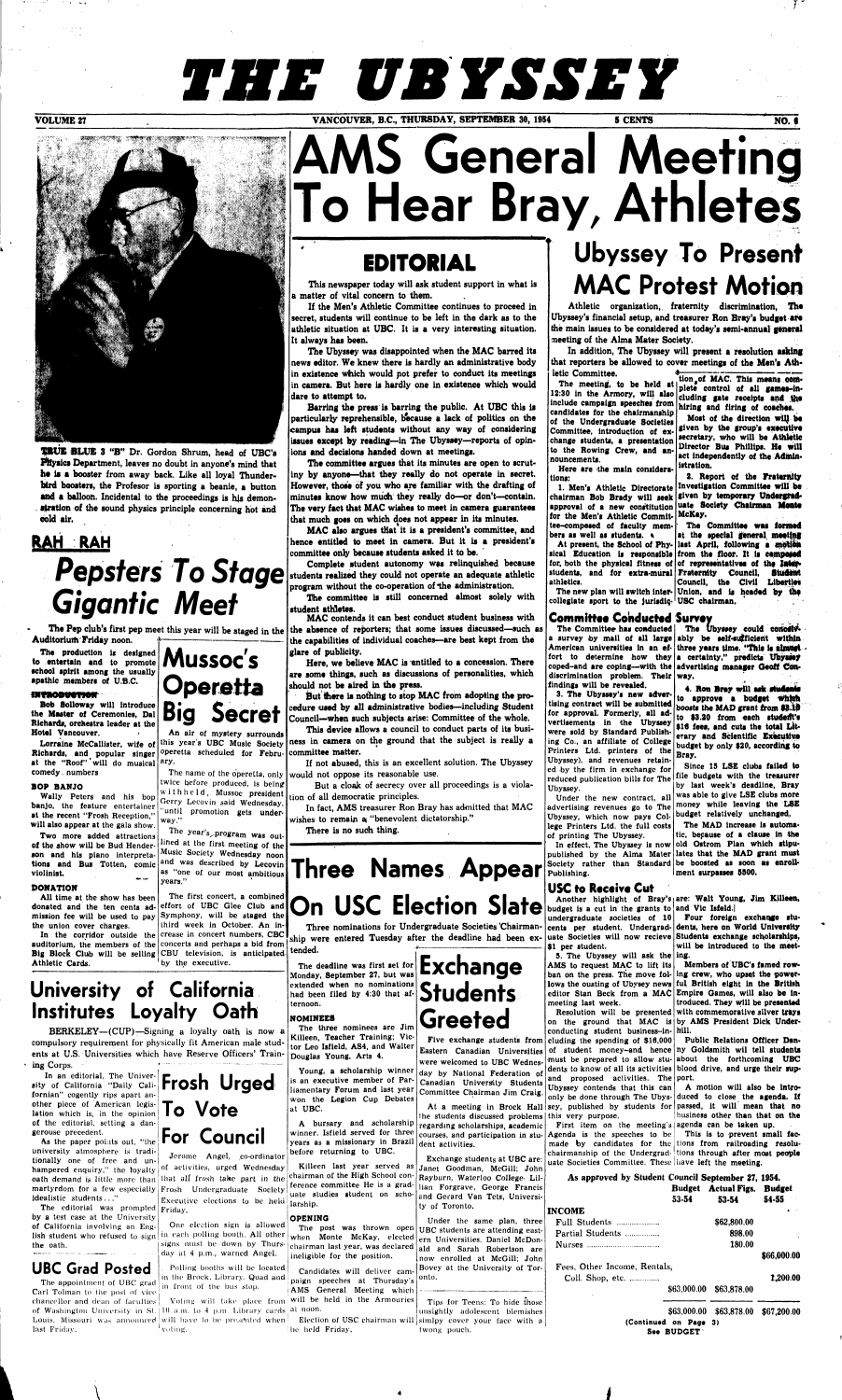## **Page Two THE UBYSSEY Thursday, September 30, 1954**

## **THE UBYSSEY**

**MEMBER, CANADIAN UNIVERSITY PRESS** 

**Authorized as second class mail, Tost Office Dept., Ottawa. Editor-in-Chief ............................... PETER SYPNOWICH Managing Editor—Raymond Logie News Editor—Stanley Beck Advertising** Mgr.—**Geoff Conway Sports Editor—Ken Lamb**  *tWO* **Editor—Bert Gordon Feature Editor—Pai Carney** 

**Senior Editor this Edition—Jean Whiteside** 

**Desk and Reporters: Marge McNeill, Delores Banter, Jean Shorthouse, Sandy Ross, John Hogarth, Brian Guns, Judy Thortnahaien, Pat Carney.** 

**•ports: Pete Worthington, Maurice Gibbons.** 

## **Two Hours**

The two hours from 12:30 to 2:30 today are the most im**portant two hours of the fall term as far as the 5700-odd**  fees-paying students on this campus are concerned.

**Students CANNOT afford to be disinterested in today's**  meeting.

The 1954-55 budget will be presented by Treasurer Ron Bray for your consideration. This is the only chance you will haye to register approval or disapproval of how your money **la being spent. It will be too late tomorrow to complain that your money is being misused.** 

**The semi-annual meeting of the Alma Mater Society, the**  Society which takes \$18 from each and every one of you to **run atudent affairs, will take place during these two hours.** 

**Far too many students are content to let the AMS carry on their business without knowing just what that business is.** 

**As in all forms of democratic government, the governed muet keep a constant vigil on the governors. If the students are not interested in the AMS, its workings will ultimately reflect this disinterest. •** 

*The* **Ubyssey will present a resolution that if passed will allow a reporter to attend Men's Athletic Council meetings.**  Only then will you, the students who provide the funds for **tha maintenance of the athletic program, know how that program is being implemented. We urge your support for the**  passage of this resolution.

**Tha first report of the committee set up at last year's apping meeting of the AMS to investigate discrimination in fraternities will be given. This is one of the most contentious lignes to be put before the student body in the history of the University. Today you will have a chance to hear just what**  the AMS intends to do about it and once again register your **approval or disapproval.** 

**The new constitution of the Men's Athletic Committee**  will be presented. This constitution if passed, and The Ubys**ley feels it should be passed, will replace the Ostrom Plan.**  This constitution heralds the advent of a completely new **deal in student athletics. Every student should be in the armoury today to hear just what this "new deal" is, and add his voice in assent or dissent Of it.** 

Larry stopped his simpering, and strode into the rear **of the store. In** a moment he returned with a dusty box. "Here, put 'em on," he said. I put them on and turned to a mirror to view the effect. Six inches below my knees, my legs disapeared into a huge expanse of dazzling while. There was still room in those shoes for the previous occupants..

"They're a wee bit too big," I suggested shyly.

"Only pair we got." he said. "We don't get much call for them since Mulligan closed down the Castle Hotel."

"But I'm from University," I protested.

**See you at the meeting.** 

## **MARCH 18, APRIL**

**My Dog Has Fleas**  **By ROD SMITH and** 

**SANDY ROSS** 

**I never gave much** thought to buying a pair of white **buck shoes, but** it seemed the next logical step after I learned **to play the ukulele.** 

As I gazed at my reflected image, my eye caught another pair of White Buck Shoes approaching me. A fellow sophisticate, I thought. With that instinctive cameradie that distinguishes the true cosmopolitan from the common herd. I extended my hand in a gesture of well-bred welcome. 1 hoped he wouldn't notice mv McGavin's Quarterback Club beanie.

**All the boys at the big Eastern colleges wear them. I saw them in a battered copy of Esquire I found at work last summer . . . Handsome ivy-league fraternity men, lolling on the steps of their ivy-covered fraternity houses, nostalgically strumming ivy-league songs on their ukuleles, as the harvest moon cilmbs slowly over the ivy-covered Library tower. —They were wearing white bucks.** 

**. . . I was jolted from my reveries by my boss who snatched the "Esquire" from my hand. "Get back to work," he snarled, and make sure the urinals are clean this time."** 

### **Decision Made**

**But I didn't care what he said; that afternoon I scrubbed and shined with a will, singing as I worked. For I had decided that I too was going to own** a **pair of White Buck Shoes.** 

**As soon as I had sold the hubcaps from the family car, I went downtown, and** walked into a shoestore. **Already I could see myself, walking** hand in hand with my sorority sweetheart, **down stately** tree-shaded walks, swinging my tennis racquet **and scuffing the** piles of dead leaves—with my new **White Buck Shoes.** 

"Hahvud?" I enquired casually, although he didn't really **look like Harvard in his lavensuit. Yale, maybe.** 

**"I want a** pair of white bucks," **I** said to **the clerk.** 

**"Hey, Larry,"** he shrieked, pointing his finger at **me, "C'mere** and **see** the kid what wants white buck shoes!!!!"

**Larry** came from the back of the store, swinging his hips **and giggling.** He passed one miostened finger over his eyebrow, **winked** at the other clerk, and motioned me over to **a** seat. **"Well, Liberace,** what is your pleasure?"

**Minutes of AMS Meetings (These are pertinent ex-**

"I want a pair of white buck shoes," I said, averting my eyes. I **wondered** if those boys back East went through this every **time they** bought a pair of white bucks. Maybe they had them **sent** from the factory in plain wrappers.

"So was Mickey Jelke, kid. Now give me your money and scram. We got other customers."

I sauntered down the street undaunted, admiring myself in every store window. Of course, I didn't look exactly like those boys in Esquire, but then, they weren't wearing Caribou Brand bib overalls. Perhaps, if f got a pipe. . .

**erpts from the minutes of last year's two final AMS General Meetings.)** 

#### **MARCH 18, 1954**

**Mr. Feltham in the Chair. 10. Moved Feltham, seconded Gpldsmith: "That By-Law 12, section 7, subsection (i) be amended by the deletion of "Judicial Committee after regular proceedings set forth in section 8 below" and the substitution of the words "Student Court" "That By-Law 12, Section 8 be deleted." Caried.** 

> *Centre*  **914 W. Pender Street**  (opp. Hotel Abbotsford) Phone PAcific 4711

**13. Minute No. 35 of March 15, 1954: Moved Goldsmith: Whereas it is in the best interest of the University and Alma Mater Society to commence construction of a roof to the Memorial (B.E.G.) Swimming Pool as soon as possible after the British Empire Games of 1954 in order to prevent deterioration of a valuable asset, and to provide immediate use of a swimming pool for the University and the adjacent community- and whereas in the event that the University cannot raise sufficient funds to commence immediate construction it is desirable that the Alma Mater Society be in the position, if necessary, to take the appropriate action to ensure that a roof be constructed immediately; and, whereas a**  swimming pool is part of the **approved plans of the War Memorial Gymnasium fo r which the students have already allocated \$5.00 out of the AM.S fee.** 

**\* Therefore be it resolved that the Students' Council be given authority to negotiate with the University or any other party to ensure the roofing of the Swimming Pool, and, if necessary, to borrow additional funds on the security of fees already allocated to the War Memorial Gymnasium and Pool'.' Carried.** 

**15. Moved Lusztig: "That** 

**the meeting adjourn." Carried. Ann Cooper, Secretary** 

#### **APRIL 2. 1954**

Mr. Underhill in thc chair. 1 Moved D. Goldsmith, seconded Lindsay: "That the rule against discrimination shall not prevent religious clubs from restricting membership **to** those **of their** specific **religious beliefs."** 

**"Listen, buddy," he snarled, "my girls are working this section of fown. G'wan back to the Penthouse."** 

**Giving my beanie a swipe with his switch knife, he sent me on my way. Doubt was beginning to enter my mind.** 

#### **"SECLUSION"** . . .

But suddenly I realized **where**  I **belonged. I would go out to** the University, **and** live **MY** kind of life, among MY kind **of** people, dwelling in scholarly seclusion, **the** casual, cloistered well-bred environment of West Point Qrey, far removed from **the** coarse ugly life of downtown.

Ignoring a drunken tourist who breathed heavily on me and enquired about girls, I boarded a bus, and assumed an air of aloofness to the snickers that folowed me down the aisle. I even ignored the small boy who asked, in loud tones. "Why has that boy got girl's shoes on, Momy?" "Shhh, dear, he's probably from University." she replied.

As I stepped off the bus the late afternoon sunlight slanted goldenly through the russet trees, casting long shadows on the close-cropped grass. Whitehaired professors doddered across the Mall . . . healthy young people strolled hand in hand, their diamond-encrusted fraternity pins sparkling .. . It was a world •of peace, of quiet, and of order . . . mine.

> ''Continued on Pago 4) Sec—**MY DOG**

**2. Moved Akesode, seconded Lindsay: That the above motion be amended to read as follows: "That the rule against disrimination shall not prevent religious clubs whose prime purpose is the furtherence of their religion from restricting membership, where desirable, to those of their specific religious beliefs."-Amendment carried. Motion as Amended'car-**

**ried.** 

**3. Moved Manson, seconded Zilke: "That the Alma Mater Society of the University of British Columbia reaffirm its opposition to unfair discrimination; and that the Society recognizes the present existence upon this campus of unfair discrimination in the form of discriminatory clauses within the Constitutions of certain fraternities on this campus; and that the Society directs its Council to effect the removal, or assist in the removal of** 

**these clauses, in the swiftest and most intelligent way possible."** 

**4. Moved Stoyva, seconded Daniels: That the above motion be amended by addition of the following: "and that one of the methods employed be that a committee be established to investigate ways and means by which certain fraternities may be assisted in the elimination of discriminatory clauses contained in their constitutions, and that this committee correspond with other universities on the North American continent with a view to fostering co-operative action on the question of discrimination in fraternities, and that the committee consist of thre e Student**  Council members appoint**ed by the Inter-Fraternity Council and two members appointed by the Civil Liberties Union, and the chairman by the Chairman of the Undergraduate Societies Committee.** 

**The Committee shall issue progress reports at the Fall and Spring General Meetings of the Alma Mater Society. 6. Moved D. Goldsmith, se-**

**conded Riopel: Motion as Amended Carried.** 

**7. Moved A. Goldsmith, seconded Angel: "That the meeting adjourn." Carried.** 

**Diane Driscoll, Acting-Sec.** 

## **Vote**  Walt YOUNG

**M.A.D. for Victoria College. Medal for Best All-Round Student in Victoria College Executive of Parliamentary Forum** 

**Legion Cup Debate Winner UBC Rep. in Washington Der bate Championship.** 

**A Good Man for** 

U.S.C.



## **angora** trimmed **for** glamour... full-fashioned for lasting fit

**' • From across the tea camt the mist-soft lamb's wool to make these beauties and the cuddly Angora to trim them.**  They're full-fashioned to give you the **finest fit you've ever enjoyed in a sweater and the longest wear.. . so superbly crafted .. . luxuriously**  hand-detailed . . . Mitin-mothproofed . . . **shrink-rtiittant.** 



service, reasonable prices. Your source for international literature in Vancouver: *Continental Book* 

**(Formerly Ben's Cafe)** 

**4565 W. 10th Avenue Next to Safeway** 

Enquire about our Meal Ticket Plan

**i**